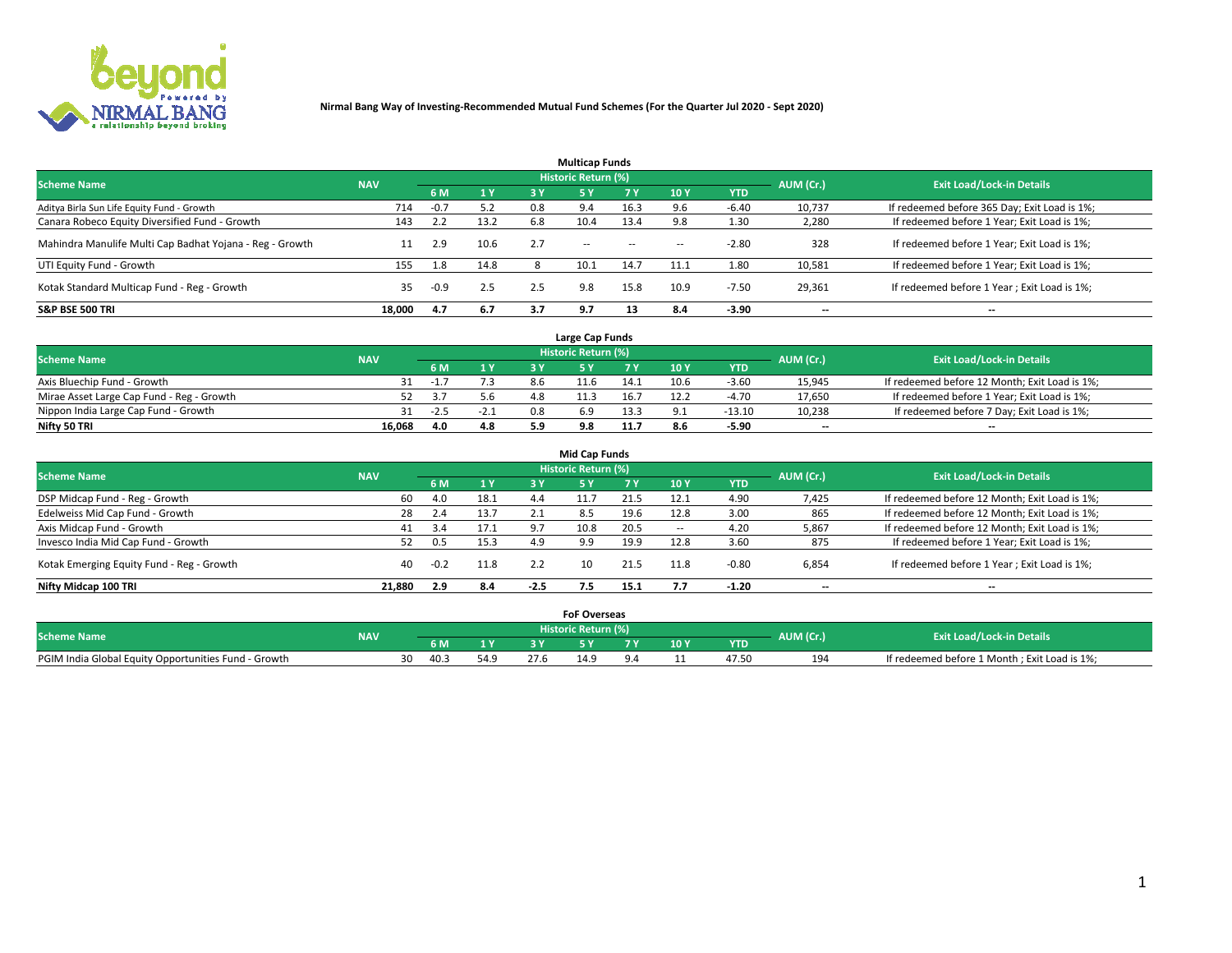

| Large & Midcap                                   |            |        |      |     |                            |      |      |         |                          |                                              |  |  |  |  |
|--------------------------------------------------|------------|--------|------|-----|----------------------------|------|------|---------|--------------------------|----------------------------------------------|--|--|--|--|
| <b>Scheme Name</b>                               | <b>NAV</b> |        |      |     | <b>Historic Return (%)</b> |      |      |         | AUM (Cr.)                | <b>Exit Load/Lock-in Details</b>             |  |  |  |  |
|                                                  |            | 6 M    | 1Y   | 3 Y |                            | 7 V  | 10Y  | YTD     |                          |                                              |  |  |  |  |
| Mirae Asset Emerging Bluechip Fund - Growth      | 58         | -5.4   | 12.5 | b.b | 14.9                       | 24.9 | 17.8 | 0.10    | 10,596                   | If redeemed before 1 Year; Exit Load is 1%;  |  |  |  |  |
| Canara Robeco Emerging Equities - Growth         | 99         | 1.9    | 15.2 |     |                            | 23.8 | 15.3 | 2.30    | 5,878                    | If redeemed before 1 Year; Exit Load is 1%;  |  |  |  |  |
| Principal Emerging Bluechip Fund - Growth        | 108        | 2.1    | 13.3 |     | 10.9                       | 20.5 | 12.4 | 0.20    | 2,015                    | If redeemed before 365 Day; Exit Load is 1%; |  |  |  |  |
| Invesco India Growth Opportunities Fund - Growth | 34         |        | 4.3  |     | 9.4                        | 14.4 | 10.2 | -5.90   | 2,703                    | If redeemed before 1 Year; Exit Load is 1%;  |  |  |  |  |
| Sundaram Large and Mid Cap Fund - Reg - Growth   | 34         | $-4.2$ | 3.1  |     | 9.4                        | 15.3 |      | $-8.90$ | 1,196                    | If redeemed before 365 Day; Exit Load is 1%; |  |  |  |  |
| NIFTY Large Midcap 250 TRI                       | 7.293      | 4.6    | 9.2  | 3.2 |                            | 15.4 |      | -1.70   | $\overline{\phantom{a}}$ | $- -$                                        |  |  |  |  |

|                                                     |            |        |     |     | <b>Focused Funds</b>       |      |        |            |                          |                                               |
|-----------------------------------------------------|------------|--------|-----|-----|----------------------------|------|--------|------------|--------------------------|-----------------------------------------------|
| <b>Scheme Name</b>                                  | <b>NAV</b> |        |     |     | <b>Historic Return (%)</b> |      |        |            | AUM (Cr.)                | <b>Exit Load/Lock-in Details</b>              |
|                                                     |            | 6 M    | 1 Y |     |                            |      | 10 Y   | <b>YTD</b> |                          |                                               |
| Axis Focused 25 Fund - Growth                       | 30         | $-2.8$ | 8.7 | ב ט |                            | 15.2 | $\sim$ | $-4.0$     | 11,043                   | If redeemed before 12 Month; Exit Load is 1%; |
| ICICI Prudential Focused Equity Fund - Ret - Growth | 31         | 13.6   | 7.9 | 4.2 |                            |      |        | 6.00       | 755                      | If redeemed before 1 Year; Exit Load is 1%;   |
| SBI Focused Equity Fund - Growth                    | 148        | $-2.4$ | 8.9 |     |                            |      |        | $-3.5c$    | 9,506                    | If redeemed before 1 Year; Exit Load is 1%;   |
| S&P BSE 500 TRI                                     | 18,000     |        | 6.7 |     |                            |      |        | $-3.90$    | $\overline{\phantom{a}}$ | $- -$                                         |

| <b>Small Cap Funds</b>       |            |     |      |                     |     |      |                 |            |           |                                             |  |  |  |
|------------------------------|------------|-----|------|---------------------|-----|------|-----------------|------------|-----------|---------------------------------------------|--|--|--|
| <b>Scheme Name</b>           | <b>NAV</b> |     |      | Historic Return (%) |     |      |                 |            | AUM (Cr.) | <b>Exit Load/Lock-in Details</b>            |  |  |  |
|                              |            | 6 M | 1 Y  |                     |     |      | 10 <sub>Y</sub> | <b>YTD</b> |           |                                             |  |  |  |
| HDFC Small Cap Fund - Growth |            |     | 0.0  | $-0.4$              | 8.8 | 14.2 |                 | $-3.00$    | 8,645     | If redeemed before 1 Year; Exit Load is 1%; |  |  |  |
| SBI Small Cap Fund - Growth  |            |     | 18.3 |                     |     |      |                 | 8.30       | 4.270     | If redeemed before 1 Year; Exit Load is 1%; |  |  |  |
| Nifty Smallcap 100 TRI       | 7.041      |     | 5.6  | -9.6                | 4.3 | 12.4 | 4.1             | $-1.70$    | $-$       | $- -$                                       |  |  |  |

| ELSS Schemes (Tax Saving u/s 80-C)           |            |        |      |                            |            |           |                          |            |                          |                                  |  |  |  |
|----------------------------------------------|------------|--------|------|----------------------------|------------|-----------|--------------------------|------------|--------------------------|----------------------------------|--|--|--|
| <b>Scheme Name</b>                           | <b>NAV</b> |        |      | <b>Historic Return (%)</b> |            |           |                          |            | AUM (Cr.)                | <b>Exit Load/Lock-in Details</b> |  |  |  |
|                                              |            | - 6 M  | 1 Y  | 3 Y                        | <b>5Y</b>  | <b>7Y</b> | 10Y                      | <b>YTD</b> |                          |                                  |  |  |  |
| Aditya Birla Sun Life Tax Relief 96 - Growth | 32         | 1.2    | 10.4 |                            |            | 16.5      | 10.1                     | $-1.30$    | 10,383                   | Nil                              |  |  |  |
| Axis Long Term Equity Fund - Growth          | 47         | $-4.3$ | 7.2  | 6.3                        |            | 18.4      | 14.4                     | $-4.70$    | 21,051                   | Nil                              |  |  |  |
| Canara Robeco Equity Tax Saver Fund - Growth | 70         | 2.3    | 14.7 |                            | 10.5       | 14.3      | 10.1                     | 2.60       | 1,122                    | Nil                              |  |  |  |
| Invesco India Tax Plan - Growth              | 53         | 0.4    | 9.3  |                            |            | 16.4      | 11.1                     | $-2.10$    | 1,075                    | Nil                              |  |  |  |
| Mirae Asset Tax Saver Fund - Reg - Growth    | 19         | 6.7    | 10.7 | 6.8                        | $\sim$ $-$ | $\sim$    | $\overline{\phantom{a}}$ | $-1.20$    | 3,858                    | Nil                              |  |  |  |
| S&P BSE 200 TRI                              | 5,815      | 4.6    | 6.3  | 4.6                        | 9.9        | 12.9      | 8.7                      | $-4.30$    | $\overline{\phantom{a}}$ | $- -$                            |  |  |  |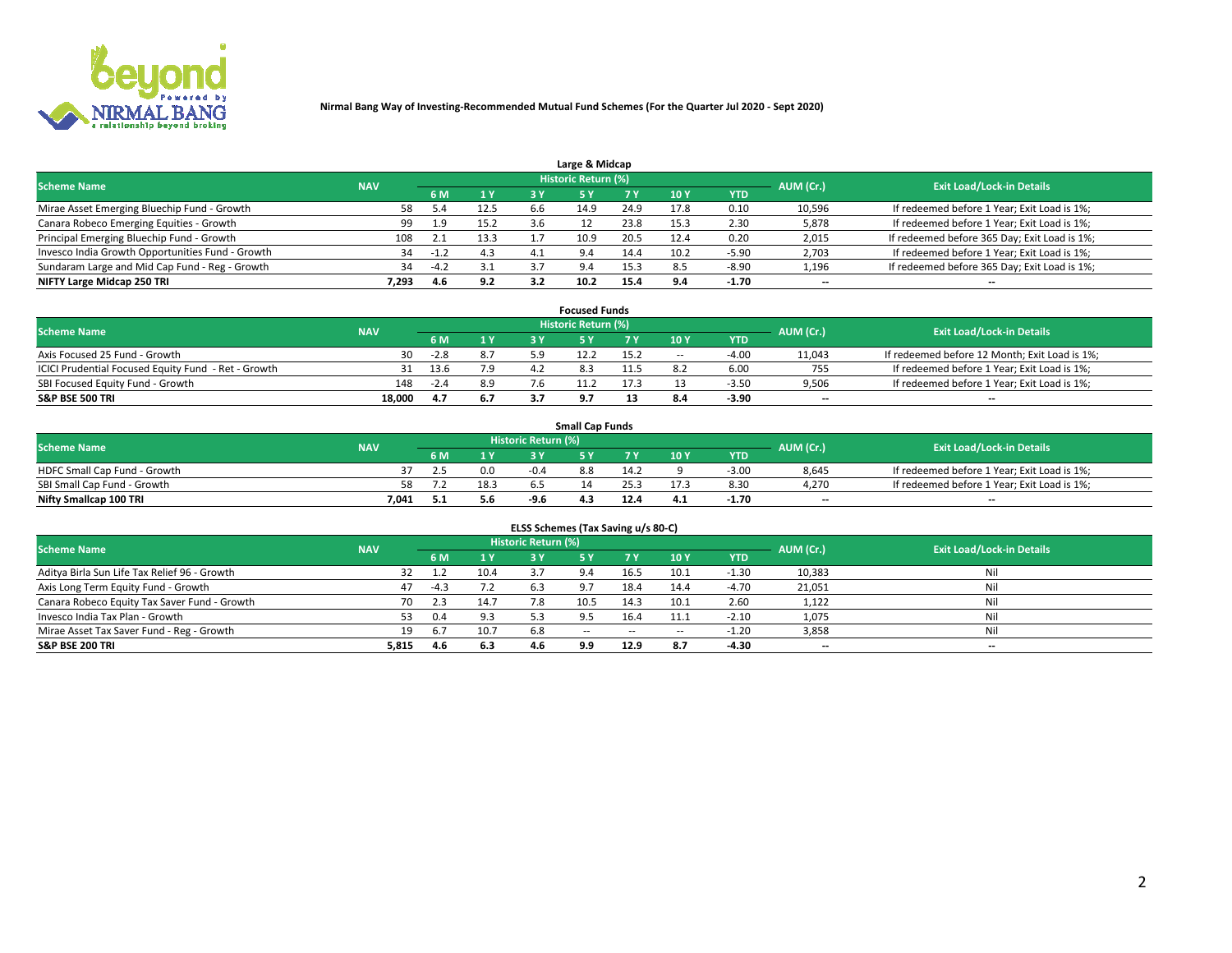

|                                                        |            |            |      |                            | <b>Solution Oriented</b> |      |                          |            |                          |                                                                     |
|--------------------------------------------------------|------------|------------|------|----------------------------|--------------------------|------|--------------------------|------------|--------------------------|---------------------------------------------------------------------|
| <b>Scheme Name</b>                                     | <b>NAV</b> |            |      | <b>Historic Return (%)</b> |                          |      |                          |            | AUM (Cr.)                | <b>Exit Load/Lock-in Details</b>                                    |
|                                                        |            | <b>6 M</b> | 1 Y  | 3 Y                        |                          |      | 10Y                      | <b>YTD</b> |                          |                                                                     |
|                                                        |            |            |      |                            |                          |      |                          |            |                          | If redeemed before 1 Year; Exit Load is 3%; If redeemed bet. 1 Year |
| <b>HDFC Childrens Gift Fund</b>                        | 125        | 4.6        | 6.9  | 4.8                        | 9.4                      | 14.3 | 12.1                     | 0.30       | 3.363                    | to 2 Year; Exit Load is 2%; If redeemed bet. 2 Year to 3 Year; Exit |
|                                                        |            |            |      |                            |                          |      |                          |            |                          | Load is 1%;                                                         |
| Tata Retirement Savings Fund - Moderate Plan - Reg     | 32         | 4.4        | 11.1 | 3.4                        | 10.2                     | 16   |                          | 0.10       | 1,155                    | If redeemed before 61 Month; Exit Load is 1%;                       |
| Tata Retirement Savings Fund - Progressive Plan - Reg  | 31         | 3.5        | 10.3 |                            | 11.6                     | 15.7 | $\overline{\phantom{a}}$ | $-2.00$    | 793                      | If redeemed before 61 Month; Exit Load is 1%;                       |
| Tata Retirement Savings Fund - Reg - Conservative Plan | 22         | 4.4        | 9.6  |                            | 8.3                      | 9.9  | --                       | 5.10       | 144                      | If redeemed before 61 Month; Exit Load is 1%;                       |
| S&P BSE 200 TRI                                        | 5,815      | 4.6        | 6.3  | 4.6                        | 9.9                      | 12.9 | 8.7                      | $-4.30$    | $\overline{\phantom{a}}$ | $- -$                                                               |

|                                                    |            |                              |                            | <b>Index Fund</b> |             |      |            |                          |                                               |
|----------------------------------------------------|------------|------------------------------|----------------------------|-------------------|-------------|------|------------|--------------------------|-----------------------------------------------|
| <b>Scheme Name</b>                                 | <b>NAV</b> |                              | <b>Historic Return (%)</b> |                   |             |      |            | AUM (Cr.)                | <b>Exit Load/Lock-in Details</b>              |
|                                                    |            | $\triangleq$ $\triangledown$ | 2 V                        |                   | 7 V         | 10 Y | <b>YTD</b> |                          |                                               |
| HDFC Index Fund-NIFTY 50 Plan                      | 104        | 3.8                          |                            |                   |             |      | $-6.60$    | 1,858                    | If redeemed before 3 Day; Exit Load is 0.25%; |
| ICICI Prudential Nifty Next 50 Index Fund - Growth | 24         |                              | -19                        | h                 | 13.9        |      | -4.80      | 768                      | Nil                                           |
| UTI Nifty Index Fund - Growth                      |            |                              |                            |                   | <b>11.4</b> |      | $-6.40$    | 2,571                    | Nil                                           |
| Nifty 50 TRI                                       | 16,068     | 4.8                          |                            |                   | 11.7        | 8.6  | $-5.90$    | $\overline{\phantom{a}}$ | $- -$                                         |

|                                       |            |     |                            | <b>Contra/Value Fund</b> |      |      |            |                          |                                             |
|---------------------------------------|------------|-----|----------------------------|--------------------------|------|------|------------|--------------------------|---------------------------------------------|
| <b>Scheme Name</b>                    | <b>NAV</b> |     | <b>Historic Return (%)</b> |                          |      |      |            | AUM (Cr.)                | <b>Exit Load/Lock-in Details</b>            |
|                                       |            | 1 V |                            |                          | 7 V  | 10Y  | <b>YTD</b> |                          |                                             |
| Invesco India Contra Fund - Growth    | 49         | 9.8 |                            |                          |      | 11.4 | 0.50       | 4,952                    | If redeemed before 1 Year; Exit Load is 1%; |
| UTI Value Opportunities Fund - Growth | 62         | ہ 7 |                            |                          | 10.8 |      | $-3.4C$    | 4,251                    | If redeemed before 1 Year; Exit Load is 1%; |
| <b>S&amp;P BSE 500 TRI</b>            | 18.000     |     |                            |                          |      |      | $-3.90$    | $\overline{\phantom{a}}$ | $- -$                                       |

| Sector/Thematic                                                           |            |         |                |                            |            |           |        |            |           |                                               |  |  |  |
|---------------------------------------------------------------------------|------------|---------|----------------|----------------------------|------------|-----------|--------|------------|-----------|-----------------------------------------------|--|--|--|
| <b>Scheme Name</b>                                                        | <b>NAV</b> |         |                | <b>Historic Return (%)</b> |            |           |        |            | AUM (Cr.) | <b>Exit Load/Lock-in Details</b>              |  |  |  |
|                                                                           |            | 6 M     | 4 <sub>Y</sub> | 3 Y                        | <b>5Y</b>  | <b>7Y</b> | 10Y    | <b>YTD</b> |           |                                               |  |  |  |
| Canara Robeco Consumer Trends Fund - Reg - Growth                         | 42         | $-1.2$  | 12.3           | 5.9                        | 12.3       | 16.7      | 11.5   | $-1.40$    | 398       | If redeemed before 1 Year; Exit Load is 1%;   |  |  |  |
| Mirae Asset Great Consumer Fund - Growth                                  | 36         | 1.0     | 10             | 6.2                        | 12.2       | 15.2      | $\sim$ | $-3.30$    | 959       | If redeemed before 1 Year; Exit Load is 1%;   |  |  |  |
| <b>ICICI Prudential Technology Fund - Growth</b>                          | 73.        | 27.4    | 19.4           | 22.3                       | 12.4       | 17.3      | 15.9   | 26.40      | 475       | If redeemed before 15 Day; Exit Load is 1%;   |  |  |  |
| Nippon India Pharma Fund - Growth                                         | 214        | 33.5    | 49.1           | 20                         | 8.1        | 16.8      | 15.1   | 41.00      | 3,496     | If redeemed before 1 Month; Exit Load is 1%;  |  |  |  |
| BNP Paribas India Consumption Fund - Reg - Growth                         | 13         | 1.1     | 16             | $\sim$ $-$                 | $\sim$ $-$ | $\sim$    | $\sim$ | 1.80       | 531       | If redeemed before 12 Month; Exit Load is 1%; |  |  |  |
| ICICI Prudential Banking and Financial Services Fund - Retail -<br>Growth | 52         | $-15.9$ | $-14$          | $-5.1$                     | 8.9        | 16        | 10.8   | $-25.70$   | 2,633     | If redeemed before 15 Day; Exit Load is 1%;   |  |  |  |
| S&P BSE 500 TRI                                                           | 18.000     | 4.7     | 6.7            | 3.7                        | 9.7        | 13        | 8.4    | $-3.90$    | --        | $- -$                                         |  |  |  |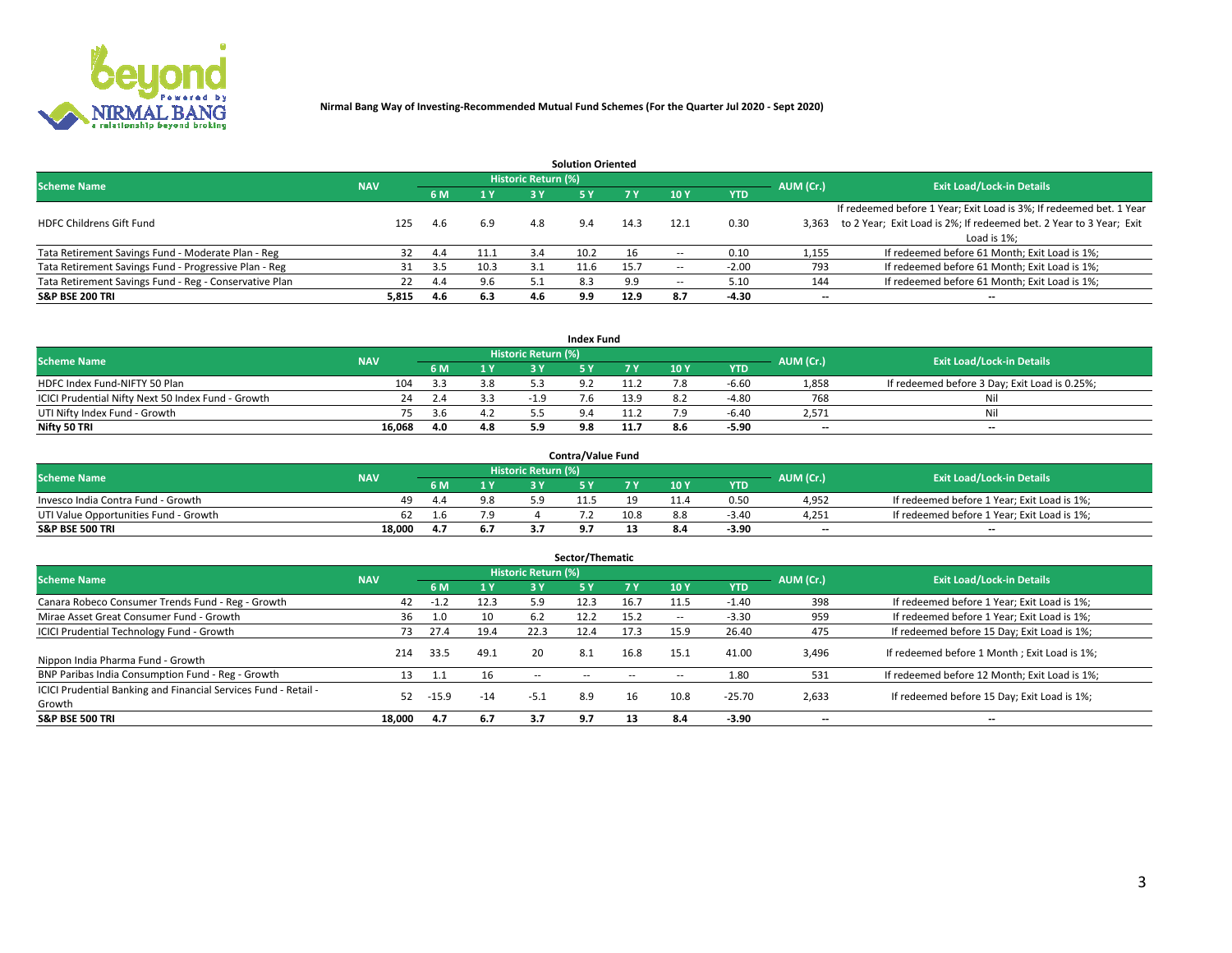

| <b>Dynamic Asset Allocation Funds</b>                   |                                                                             |     |     |     |      |        |      |            |                          |                                                 |  |  |  |  |  |
|---------------------------------------------------------|-----------------------------------------------------------------------------|-----|-----|-----|------|--------|------|------------|--------------------------|-------------------------------------------------|--|--|--|--|--|
|                                                         | <b>Historic Return (%)</b><br>AUM (Cr.)<br><b>Scheme Name</b><br><b>NAV</b> |     |     |     |      |        |      |            |                          |                                                 |  |  |  |  |  |
|                                                         |                                                                             |     | 1 Y | 3 Y |      |        | 10Y  | <b>YTD</b> |                          | <b>Exit Load/Lock-in Details</b>                |  |  |  |  |  |
| ICICI Prudential Balanced Advantage Fund - Reg - Growth | 38                                                                          | 4.7 | 8.2 | 5.9 | 8.8  | 12.3   | 10.9 | 0.10       | 26,139                   | If redeemed before 1 Year; Exit Load is 1%;     |  |  |  |  |  |
| Invesco India Dynamic Equity Fund - Growth              | 30                                                                          | 0.8 | 4.3 | 1.5 |      | 11.2   | 8.6  | $-2.00$    | 757                      | If redeemed before 3 Month; Exit Load is 0.25%; |  |  |  |  |  |
| Nippon India Balanced Advantage Fund - Growth           | 94                                                                          | 2.2 | 4.9 |     | 8.3  | 12.4   |      | $-0.60$    | 2,876                    | If redeemed before 12 Month; Exit Load is 1%;   |  |  |  |  |  |
| SBI Dynamic Asset Allocation Fund - Reg - Growth        |                                                                             | 4.3 | 2.1 |     |      | $\sim$ | --   | $-3.50$    | 593                      | If redeemed before 12 Month; Exit Load is 1%;   |  |  |  |  |  |
| NIFTY 50 Hybrid Composite Debt 65:35 Index              | 10,653                                                                      | 6.3 | 8.8 |     | 10.1 | 11.4   | 9.1  | 0.80       | $\overline{\phantom{a}}$ | $- -$                                           |  |  |  |  |  |

| <b>Hybrid Aggressive</b>                        |            |                                  |                         |     |      |            |                          |            |        |                                               |  |  |  |  |
|-------------------------------------------------|------------|----------------------------------|-------------------------|-----|------|------------|--------------------------|------------|--------|-----------------------------------------------|--|--|--|--|
| <b>Scheme Name</b>                              | AUM (Cr.)  | <b>Exit Load/Lock-in Details</b> |                         |     |      |            |                          |            |        |                                               |  |  |  |  |
|                                                 | <b>NAV</b> |                                  | $\mathbf{A} \mathbf{v}$ | 2 V |      |            | <b>10Y</b>               | <b>YTD</b> |        |                                               |  |  |  |  |
| Canara Robeco Equity Hybrid Fund - Growth       | 173        | 3.0                              | 12.6                    | 6.6 | 10.3 | 14.7       | 10.8                     | 2.90       | 3,351  | If redeemed before 1 Year; Exit Load is 1%;   |  |  |  |  |
| SBI Equity Hybrid Fund - Growth                 | 141        | $-1.0$                           | 5.6                     |     |      | 14.6       | 10.5                     | $-3.00$    | 31,434 | If redeemed before 12 Month; Exit Load is 1%; |  |  |  |  |
| Mirae Asset Hybrid - Equity Fund - Reg - Growth | 15.        | 4.D                              |                         |     | 10.4 | $\sim$ $-$ | $\overline{\phantom{a}}$ | $-2.00$    | 3,645  | If redeemed before 1 Year; Exit Load is 1%;   |  |  |  |  |
| ICICI Prudential Equity & Debt Fund - Growth    | 131        |                                  | 1.8                     |     |      | 13.4       |                          | $-6.60$    | 17,403 | If redeemed before 1 Year; Exit Load is 1%;   |  |  |  |  |
| NIFTY 50 Hybrid Composite Debt 65:35 Index      | 10.653     | 6.3                              | 8.8                     |     | 10.1 |            |                          | 0.80       | --     | $- -$                                         |  |  |  |  |

| <b>Arbitrage Fund</b>                      |                                                         |    |      |           |     |  |    |        |            |           |                                                 |  |  |  |
|--------------------------------------------|---------------------------------------------------------|----|------|-----------|-----|--|----|--------|------------|-----------|-------------------------------------------------|--|--|--|
|                                            | Historic Return (%)<br><b>Scheme Name</b><br><b>NAV</b> |    |      |           |     |  |    |        |            |           |                                                 |  |  |  |
|                                            |                                                         |    | 1 M. | 3 M       | 6 M |  |    |        | <b>YTD</b> | AUM (Cr.) | <b>Exit Load/Lock-in Details</b>                |  |  |  |
| IDFC Arbitrage Fund - Reg - Growth         |                                                         | 25 | 3.O  |           |     |  |    |        | 3.90       | 7,596     | If redeemed before 1 Month; Exit Load is 0.25%; |  |  |  |
| Kotak Equity Arbitrage Fund - Reg - Growth |                                                         | 28 | -3.4 |           |     |  |    |        | 4.50       | 15,364    | If redeemed before 30 Day; Exit Load is 0.25%;  |  |  |  |
| Tata Arbitrage Fund - Reg - Growth         |                                                         |    | 3.8  | 2.7       |     |  | -- | $\sim$ | 5.30       | 2,050     | If redeemed before 30 Day; Exit Load is 0.25%;  |  |  |  |
| Nippon India Arbitrage Fund - Growth       |                                                         | 20 | 2.9  | $\sim$ .4 |     |  |    |        | 4.50       | 7.576     | If redeemed before 1 Month; Exit Load is 0.25%; |  |  |  |

| Overnight Fund                                      |            |     |     |                            |     |     |                          |                 |           |                                  |  |  |  |  |
|-----------------------------------------------------|------------|-----|-----|----------------------------|-----|-----|--------------------------|-----------------|-----------|----------------------------------|--|--|--|--|
| <b>Scheme Name</b>                                  | <b>NAV</b> |     |     | <b>Historic Return (%)</b> |     |     | <b>YTM</b>               | Avg             | AUM (Cr.) | <b>Exit Load/Lock-in Details</b> |  |  |  |  |
|                                                     |            | 1 W | 2 W | 1 M                        | 3 M | 1 Y |                          | <b>Maturity</b> |           |                                  |  |  |  |  |
| Aditya Birla Sun Life Overnight Fund - Reg - Growth | 1,092      | 2.8 | 2.8 | 2.9                        | 2.9 |     | 3.24                     | 0.00            | 6,538     | Nil                              |  |  |  |  |
| HDFC Overnight Fund - Growth                        | 2,992      |     | 2.8 | 2.9                        | 2.9 |     | 3.01769                  | 4.61            | 11,845    | Nil                              |  |  |  |  |
| ICICI Prudential Overnight Fund - Reg - Growth      | 109        | 2.8 | 2.8 | 2.9                        | 2.9 |     | 3.26                     | 0.01            | 8,645     | Nil                              |  |  |  |  |
| Nippon India Overnight Fund - Reg - Growth          | 108        | 2.8 | 2.9 | 2.9                        | 2.9 |     | $5.1^{-}$                | 0.01            | 4,508     | Nil                              |  |  |  |  |
| Kotak Overnight Fund - Reg - Growth                 | 1,078      | 2.8 | 2.9 | 2.9                        | 2.9 |     |                          | 0.01            | 4,494     | Nil                              |  |  |  |  |
| <b>CRISIL Liquid Fund Index</b>                     | $- -$      | 4.1 | 3.9 | 4.1                        | 4.1 | 5.3 | $\overline{\phantom{a}}$ | --              | $-$       | $- -$                            |  |  |  |  |

### **Overnight Fund**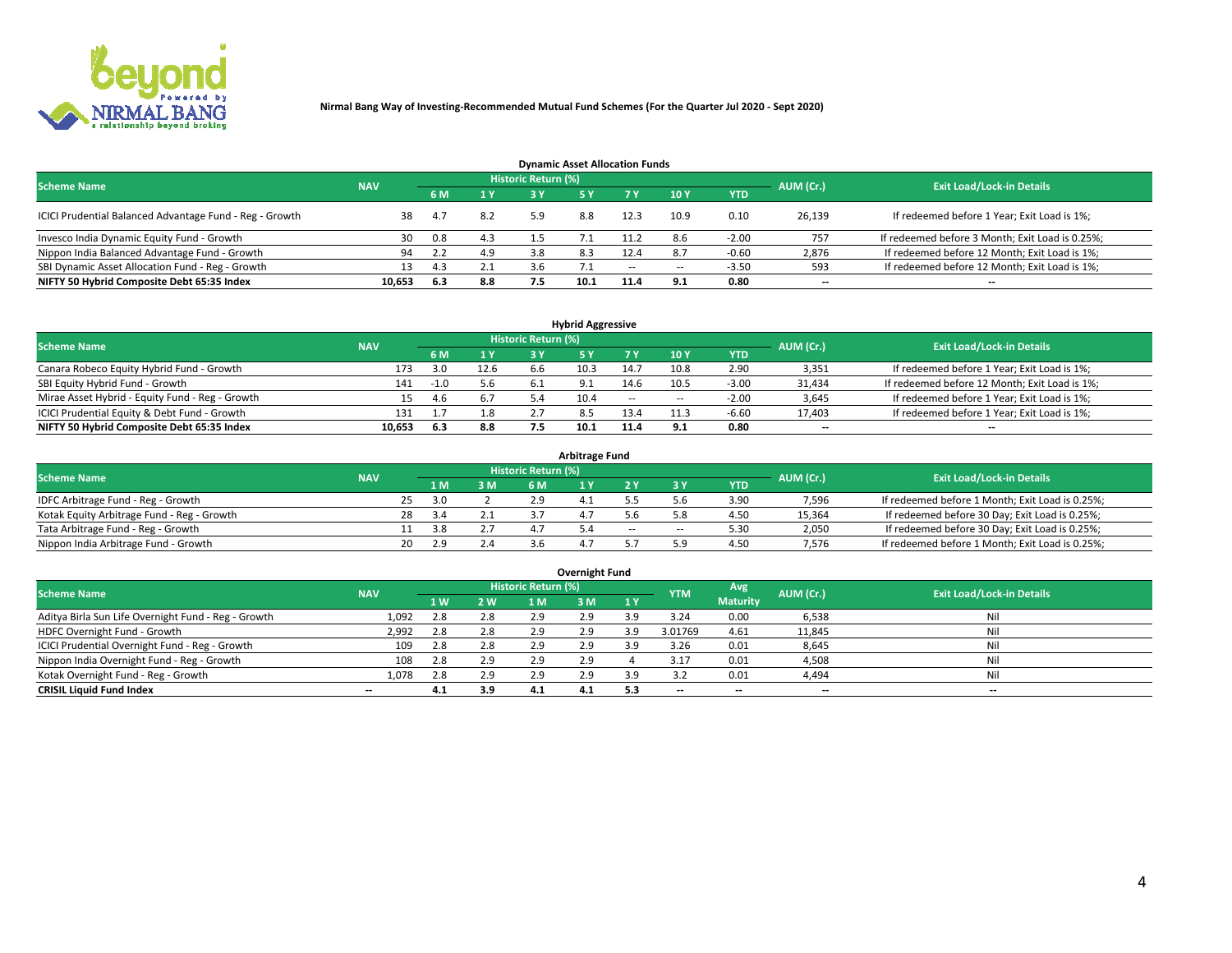

| <b>Liauid Funds</b>                              |            |     |     |                            |     |     |            |                          |           |                                  |  |  |  |  |
|--------------------------------------------------|------------|-----|-----|----------------------------|-----|-----|------------|--------------------------|-----------|----------------------------------|--|--|--|--|
| <b>Scheme Name</b>                               | <b>NAV</b> |     |     | <b>Historic Return (%)</b> |     |     | <b>YTM</b> | Avg                      | AUM (Cr.) | <b>Exit Load/Lock-in Details</b> |  |  |  |  |
|                                                  |            | 1 W | 2 W | 1 M                        | 8 M | 1Y  |            | <b>Maturity</b>          |           |                                  |  |  |  |  |
| Aditya Birla Sun Life Liquid Fund - Reg - Growth | 324        |     | 3.2 | 3.3                        |     |     | 3.63       | 0.10                     | 38,375    | *Ref Footnote                    |  |  |  |  |
| ICICI Prudential Liquid Fund - Reg - Growth      | 298        | 3.3 | 3.1 |                            |     |     | 3.64       | 0.10                     | 54,835    | *Ref Footnote                    |  |  |  |  |
| Kotak Liquid Fund - Reg - Growth                 | 4,070      | 3.1 |     |                            |     | 4.8 | 3.49       | 0.10                     | 32,611    | *Ref Footnote                    |  |  |  |  |
| Nippon India Liquid Fund - Growth                | 4,912      | 3.1 |     |                            |     |     | 3.51       | 0.12                     | 29,334    | *Ref Footnote                    |  |  |  |  |
| Mahindra Manulife Liquid Fund - Reg - Growth     | 1,306      |     | 3.2 |                            |     |     |            | 0.10                     | 2,032     | *Ref Footnote                    |  |  |  |  |
| <b>CRISIL Liquid Fund Index</b>                  | $- -$      | 4.1 | 3.9 | 4.1                        | 4.1 | 5.3 | --         | $\overline{\phantom{a}}$ | --        | $- -$                            |  |  |  |  |

| <b>Ultra Short Fund</b>                                                                                                              |       |      |     |     |  |            |                          |                 |                          |       |  |  |  |  |
|--------------------------------------------------------------------------------------------------------------------------------------|-------|------|-----|-----|--|------------|--------------------------|-----------------|--------------------------|-------|--|--|--|--|
| <b>Historic Return (%)</b><br>Avg<br>AUM (Cr.)<br><b>Scheme Name</b><br><b>Exit Load/Lock-in Details</b><br><b>YTM</b><br><b>NAV</b> |       |      |     |     |  |            |                          |                 |                          |       |  |  |  |  |
|                                                                                                                                      |       | 1 M. | 3 M | 6 M |  | <b>3 Y</b> |                          | <b>Maturity</b> |                          |       |  |  |  |  |
| HDFC Ultra Short Term Fund - Reg - Growth                                                                                            |       | 4.6  | 6.8 |     |  | $\sim$     | 4.37958                  | 3.75            | 11.891                   | Nil   |  |  |  |  |
| L&T Ultra Short Term Fund - Growth                                                                                                   | 34    |      |     | 6.4 |  |            |                          | 0.45            | 2,095                    | Nil   |  |  |  |  |
| <b>NIFTY Ultra Short Duration Debt Index</b>                                                                                         | 4,169 | 4.4  | 4.9 |     |  |            | $\overline{\phantom{a}}$ | $- -$           | $\overline{\phantom{a}}$ | $- -$ |  |  |  |  |

| <b>Money Market Fund</b>                                |                          |     |     |                     |  |       |                          |                 |                          |                                  |  |  |  |  |
|---------------------------------------------------------|--------------------------|-----|-----|---------------------|--|-------|--------------------------|-----------------|--------------------------|----------------------------------|--|--|--|--|
| <b>Scheme Name</b>                                      | <b>NAV</b>               |     |     | Historic Return (%) |  |       | <b>YTM</b>               | Avg             | AUM (Cr.)                | <b>Exit Load/Lock-in Details</b> |  |  |  |  |
|                                                         |                          | 1 M | 3 M | 6 M                 |  | 3 Y   |                          | <b>Maturity</b> |                          |                                  |  |  |  |  |
| Aditya Birla Sun Life Money Manager Fund - Reg - Growth | 279                      | 4.7 | 6.3 |                     |  | 7.8   | 3.98                     | 0.52            | 9,611                    | Nil                              |  |  |  |  |
| HDFC Money Market Fund - Growth                         | 4.325                    | 4.5 | 6.4 |                     |  |       | 3.87772                  | 4.61            | 10,759                   | Nil                              |  |  |  |  |
| Tata Money Market Fund - Reg - Growth                   | 3,558                    |     |     |                     |  |       | 4.08                     | 0.46            | 564                      | Nil                              |  |  |  |  |
| <b>CRISIL Liquid Fund Index</b>                         | $\overline{\phantom{a}}$ | 4.1 | 4.1 |                     |  | $- -$ | $\overline{\phantom{a}}$ | $- -$           | $\overline{\phantom{a}}$ | $\overline{\phantom{a}}$         |  |  |  |  |

| <b>Short Term Fund</b>                |            |          |     |                     |      |    |      |                 |           |                                  |  |  |  |  |
|---------------------------------------|------------|----------|-----|---------------------|------|----|------|-----------------|-----------|----------------------------------|--|--|--|--|
| <b>Scheme Name</b>                    | <b>NAV</b> |          |     | Historic Return (%) |      |    | YTM  | Avg             | AUM (Cr.) | <b>Exit Load/Lock-in Details</b> |  |  |  |  |
|                                       |            | 1 M.     | 3 M | 6 M                 |      | 2V |      | <b>Maturity</b> |           |                                  |  |  |  |  |
| HDFC Short Term Debt Fund - Growth    |            | 24<br>4. |     |                     | 10.8 |    | b.Zb | 3.75            | 13,154    | M                                |  |  |  |  |
| Nippon India Short Term Fund - Growth | 40         |          | .   |                     |      |    | ,42  | 2.63            | 8,291     | N                                |  |  |  |  |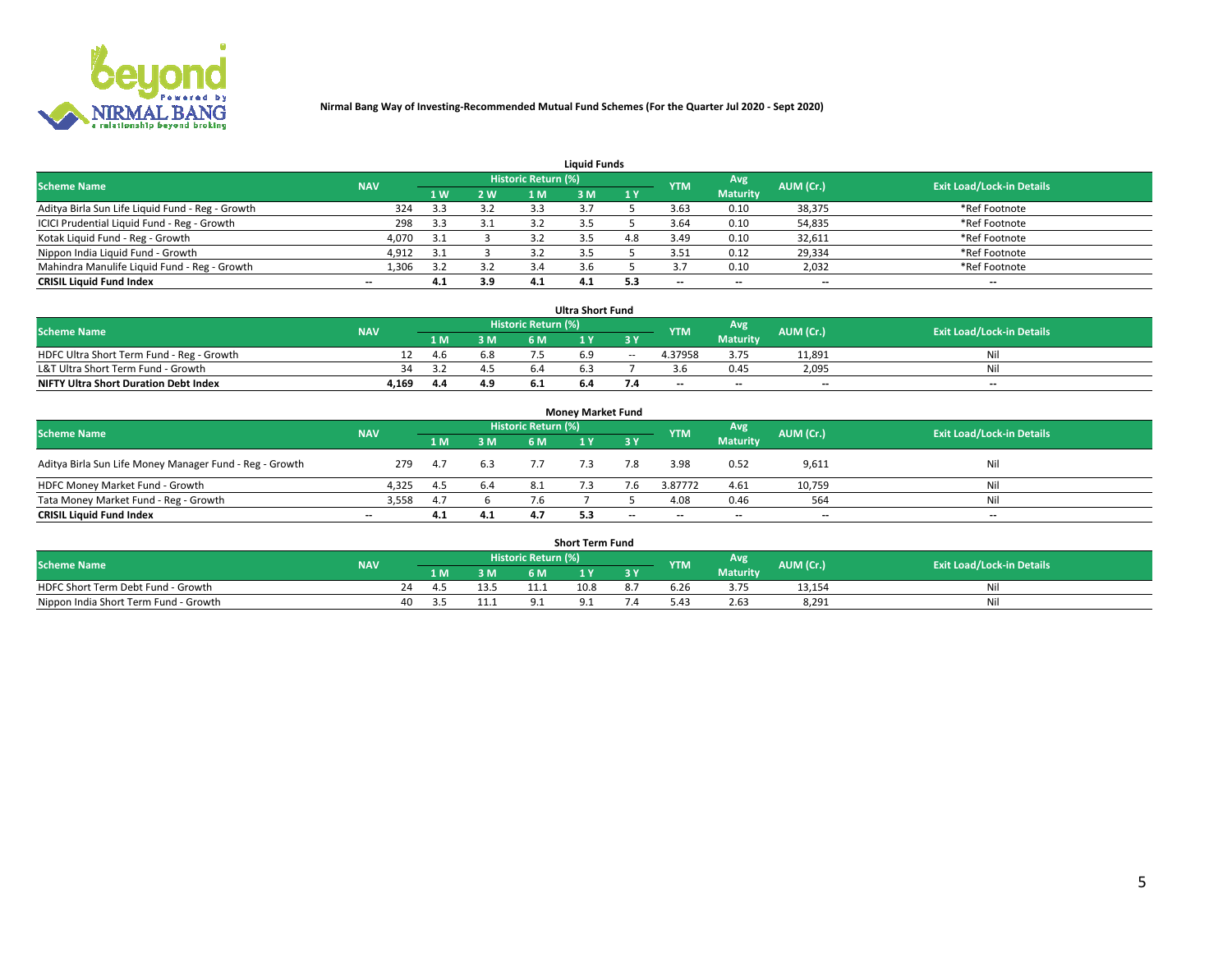

|                                           | <b>Low Duration Fund</b> |     |     |                            |  |     |            |                 |           |                                  |  |  |  |  |  |
|-------------------------------------------|--------------------------|-----|-----|----------------------------|--|-----|------------|-----------------|-----------|----------------------------------|--|--|--|--|--|
| <b>Scheme Name</b>                        | <b>NAV</b>               |     |     | <b>Historic Return (%)</b> |  |     | <b>YTM</b> | Avg             | AUM (Cr.) | <b>Exit Load/Lock-in Details</b> |  |  |  |  |  |
|                                           |                          | 1 M | 3 M |                            |  | 3 Y |            | <b>Maturity</b> |           |                                  |  |  |  |  |  |
| Axis Treasury Advantage Fund - Growth     | 2.344                    | 4.8 | 8.6 |                            |  |     | 4.18       | 0.95            | 6,334     | Nil                              |  |  |  |  |  |
| Canara Robeco Savings Fund - Reg - Growth |                          | 3.6 | 6.5 |                            |  |     | 4.04       | 0.99            | 1,228     | Nil                              |  |  |  |  |  |
| IDFC Low Duration Fund - Reg - Growth     | 30                       | 4.0 |     |                            |  |     | 4.01       | 1.01            | 5,326     | Nil                              |  |  |  |  |  |

| <b>Banking &amp; PSU Bond Funds</b>                 |            |    |     |      |                     |      |  |            |                       |           |                                  |  |  |  |
|-----------------------------------------------------|------------|----|-----|------|---------------------|------|--|------------|-----------------------|-----------|----------------------------------|--|--|--|
| <b>Scheme Name</b>                                  | <b>NAV</b> |    |     |      | Historic Return (%) |      |  | <b>YTM</b> | Avg                   | AUM (Cr.) | <b>Exit Load/Lock-in Details</b> |  |  |  |
|                                                     |            |    |     | 3 M  | 6 M                 |      |  |            | <b>Maturity</b>       |           |                                  |  |  |  |
| HDFC Banking and PSU Debt Fund - Reg - Growth       |            |    | 4.8 |      | 10.1                | 10.4 |  | 6.09       | 3.62                  | 8,173     | Nil                              |  |  |  |
| Kotak Banking and PSU Debt Fund - Reg - Growth      |            | 49 | 1.9 | 11.6 | 10                  | 10.4 |  |            | 4.37                  | 7,830     | Nil                              |  |  |  |
| Nippon India Banking & PSU Debt Fund - Reg - Growth |            | 16 | 4.0 |      |                     | 10.7 |  | 4.98       | $\sim$ $\sim$<br>3.35 | 5,425     | Nil                              |  |  |  |

| <b>Corporate Bond Funds</b>                         |            |      |     |                            |      |  |            |                 |           |                                                |  |  |  |  |
|-----------------------------------------------------|------------|------|-----|----------------------------|------|--|------------|-----------------|-----------|------------------------------------------------|--|--|--|--|
| <b>Scheme Name</b>                                  | <b>NAV</b> |      |     | <b>Historic Return (%)</b> |      |  | <b>YTM</b> | Avg             | AUM (Cr.) | <b>Exit Load/Lock-in Details</b>               |  |  |  |  |
|                                                     |            |      | 3 M | 6 M                        |      |  |            | <b>Maturity</b> |           |                                                |  |  |  |  |
| ICICI Prudential Corporate Bond Fund - Reg - Growth |            |      |     |                            | 10.5 |  | 5.19       | 3.82            | 17.389    | Nil                                            |  |  |  |  |
| L&T Triple Ace Bond Fund - Reg - Growth             | 56         | - 11 |     | 10.9                       |      |  | 6.31       | 8.02            | 4,580     | If redeemed before 3 Month; Exit Load is 0.5%; |  |  |  |  |
| Kotak Corporate Bond Fund - Std - Growth            | 2,827      |      |     | 10.2                       |      |  |            | 2.11            | 5,267     | Nil                                            |  |  |  |  |

| <b>Credit Risk Fund</b>                    |            |    |     |      |                            |     |           |            |                 |           |                                                                       |  |  |  |
|--------------------------------------------|------------|----|-----|------|----------------------------|-----|-----------|------------|-----------------|-----------|-----------------------------------------------------------------------|--|--|--|
| <b>Scheme Name</b>                         | <b>NAV</b> |    |     |      | <b>Historic Return (%)</b> |     |           | <b>YTM</b> | <b>Avg</b>      | AUM (Cr.) | <b>Exit Load/Lock-in Details</b>                                      |  |  |  |
|                                            |            |    | 1 M | 3 M  | 6 M                        |     | <b>3Y</b> |            | <b>Maturity</b> |           |                                                                       |  |  |  |
| ICICI Prudential Credit Risk Fund - Growth |            | 23 | 6.8 | 14.2 |                            | 10  | ם ל       | 8.94       | 2.93            | 6,556     | If redeemed before 1 Year; Exit Load is 1%;                           |  |  |  |
| HDFC Credit Risk Debt Fund - Reg - Growth  |            |    | 6.1 | 17.1 |                            | ີດາ |           | 9.79122    | 2.85            | 6,181     | If redeemed before 12 Month; Exit Load is 1%; If redeemed bet. 12     |  |  |  |
|                                            |            |    |     |      |                            |     |           |            |                 |           | Month to 18 Month; Exit Load is 0.5%;                                 |  |  |  |
|                                            |            |    |     |      |                            |     |           |            |                 |           | If redeemed before 12 Month; Exit Load is 3%; If redeemed bet. 12     |  |  |  |
| SBI Credit Risk Fund - Growth              |            |    |     | 13.1 |                            |     | 6.6       | 7.97       | 3.61            |           | 3,848 Month to 24 Month; Exit Load is 1.5%; If redeemed bet. 24 Month |  |  |  |
|                                            |            |    |     |      |                            |     |           |            |                 |           | to 36 Month; Exit Load is 0.75%;                                      |  |  |  |

| <b>Floater Fund</b>                      |            |    |     |    |                     |      |   |            |                 |           |                                  |
|------------------------------------------|------------|----|-----|----|---------------------|------|---|------------|-----------------|-----------|----------------------------------|
| <b>Scheme Name</b>                       | <b>NAV</b> |    |     |    | Historic Return (%) |      |   | <b>YTM</b> | Avg             | AUM (Cr.) | <b>Exit Load/Lock-in Details</b> |
|                                          |            |    | 1 M | ЗM | 6 M                 | - 17 | . |            | <b>Maturity</b> |           |                                  |
| Nippon India Floating Rate Fund - Growth |            | 54 |     |    |                     | 10.7 |   |            | 2.87            | 13,568    | NL                               |